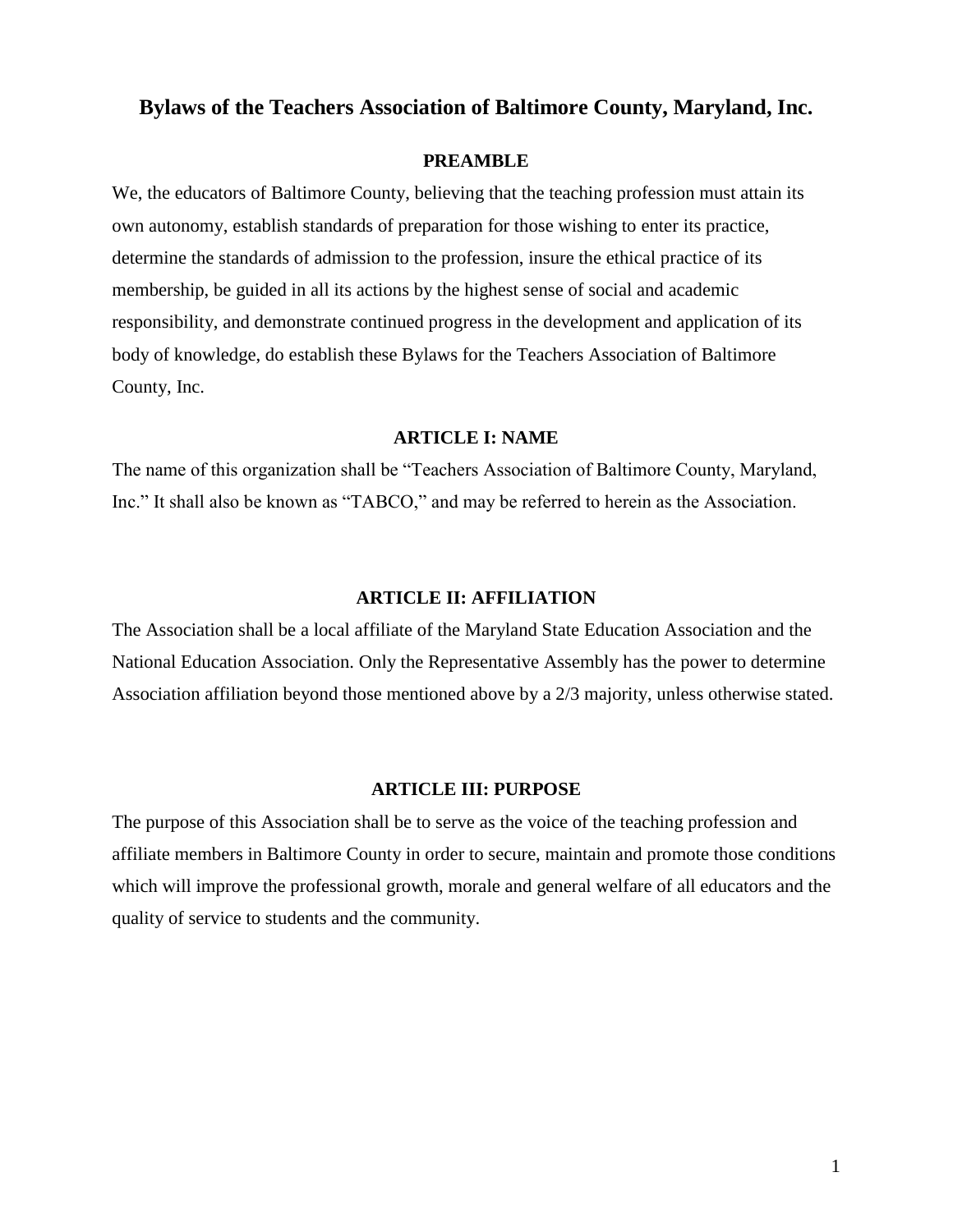# **ARTICLE IV: MEMBERSHIP**

## Section 1. Membership Year

The membership year shall be September 1 through August 31 for dues purposes and automatic renewal.

#### Section 2. Classes of Membership

There shall be three classes of membership: active, retired, and staff. Only active members have the right to vote and hold office. All members are expected to abide by the Code of Ethics as adopted by the Association. Only in the case of retired or staff membership, any questions regarding the eligibility for membership of an individual shall be determined by the Board of Directors.

## a. Active Members

- 1) Active membership in the Association shall be open to employees of the Board of Education of Baltimore County in the certificated bargaining unit as determined by negotiations with the Board of Education pursuant to Title 6, Subtitle 4 of the Education Article.
- 2) Active Membership shall be continuous until the member leaves the school system; changes position into a different bargaining unit within BCPS; resigns from the Association, or fails to pay membership dues.
- 3) The Board of Directors, by simple majority vote, may reinstate to active status a member who has previously been suspended or expelled from the Association.
- b. Retired Members

Retired membership shall be open to all certificated professional personnel who were active members of an NEA affiliate at the time of retirement. Retired members shall be charged a membership fee, determined by the Board of Directors of TABCO. Retired members may not vote in TABCO elections, hold office in TABCO, serve as an Association Representative, serve on the TABCO Negotiating Team, nor serve as a TABCO-sponsored MSEA or NEA delegate. Retired individuals who return to active employee status shall comply with active member requirements.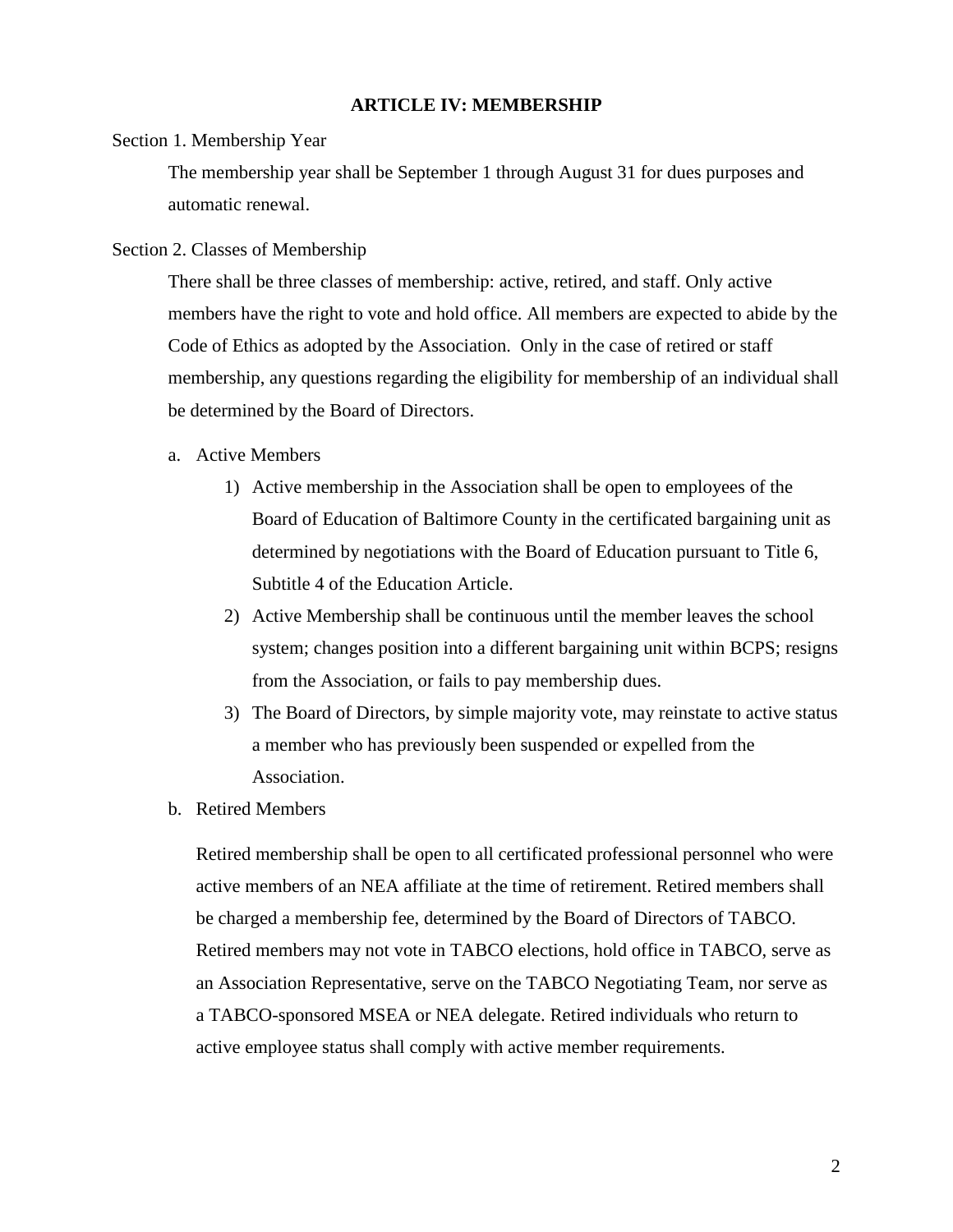# c. Staff Members

By virtue of their positions, all TABCO professional staff is entitled to be members of the Association. Staff members will enjoy the rights and privileges of membership in the Association, except that they may not vote in TABCO elections, hold office in TABCO, serve as an Association Representative, nor serve as a TABCO-sponsored MSEA or NEA delegate.

# Section 3. Limitations

- a. The right to vote and to hold elective office shall be limited to active members.
- b. The Association shall not deny membership to individuals on the basis of race, creed, national origin, sex, or sexual orientation.
- c. The Board of Directors of the Association reserves the right to deny or revoke membership for good cause, E.G., in cases where the applicant does not meet the requirements for membership as defined above or fails to adhere to the standards of membership as defined herein.
- Section 4. Suspension or Revocation of Membership

The Review Board, by a two-thirds (2/3) vote, shall make a recommendation to the Board of Directors which may, with a two-thirds (2/3) vote, suspend from membership or expel any member who has violated the ethics policy or who has engaged in actions contrary to the best interests of the Association and may cancel the membership of any member convicted of a crime involving moral turpitude. Any member being considered for suspension or removal must be notified in writing and informed of his/her right to respond to the charges, before the Review Board and prior to any final decision by the Board of Directors.

# Section 5. Membership Withdrawal

A member may withdraw from Association membership by notifying the Association in writing at any time. In order to revoke the annual dues authorization, a member must send a letter via certified U.S. mail to the Association during the designated drop period identified on the membership application.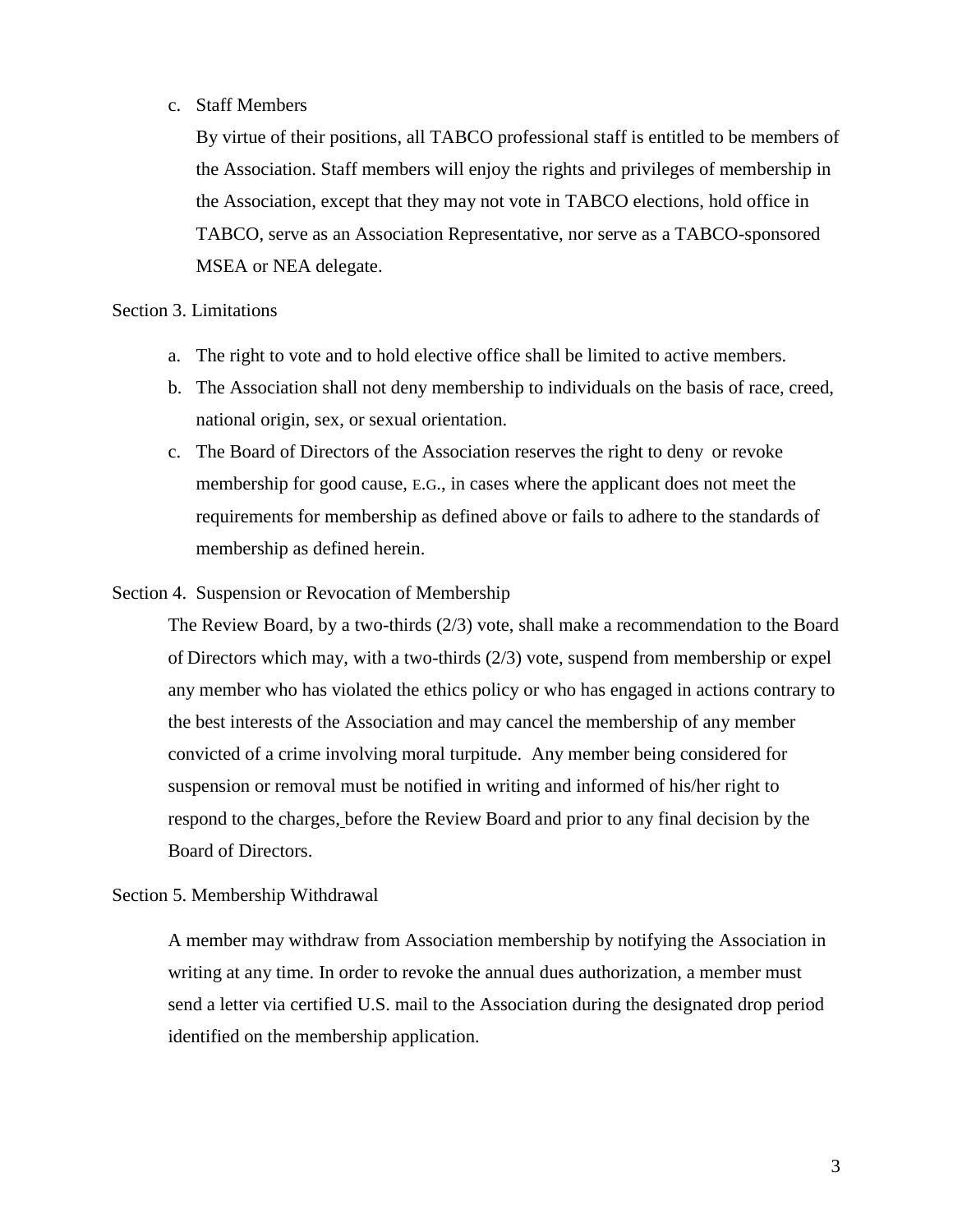## **ARTICLE V: DUES**

Annual dues of Association members shall be recommended by the Board of Directors and set by the Representative Assembly. The prorated dues structure set by MSEA will be presented to the Representative Assembly by the Board of Directors. There shall be no dues required of TABCO staff.

# **ARTICLE VI: OFFICERS**

Section 1. Elected Officers

- a. The elected officers shall consist of a president, vice-president, treasurer, and secretary.
- b. The terms of president, vice-president, treasurer, and secretary shall be for three years. The president, vice president, secretary and treasurer may be elected for no more than two full terms in each respective office to which elected. These terms commence on August 1 of the year in which the election was held and end on July 31 of the third year of office.
- c. The persons elected as president, vice-president, treasurer, and secretary by the membership shall be considered also to be elected as delegates to the MSEA and NEA Representative Assemblies for their terms of office.

## Section 2. Qualifications

The right to run for and serve as an elected officer shall be limited to active members with a minimum of three (3) consecutive years of active membership immediately preceding the official filing for office.

# Section 3. Duties

- a. President: The president shall be the full-time executive officer of the Association. The president shall:
	- 1) Perform all duties as delineated in the Policy Manual of the Association.
	- 2) Prepare the agendas and preside over all meetings of the Representative Assembly and the Board of Directors and Association membership;
	- 3) Serve as the official spokesperson for the Association;
	- 4) Attend or designate persons to attend public meetings on behalf of the Association;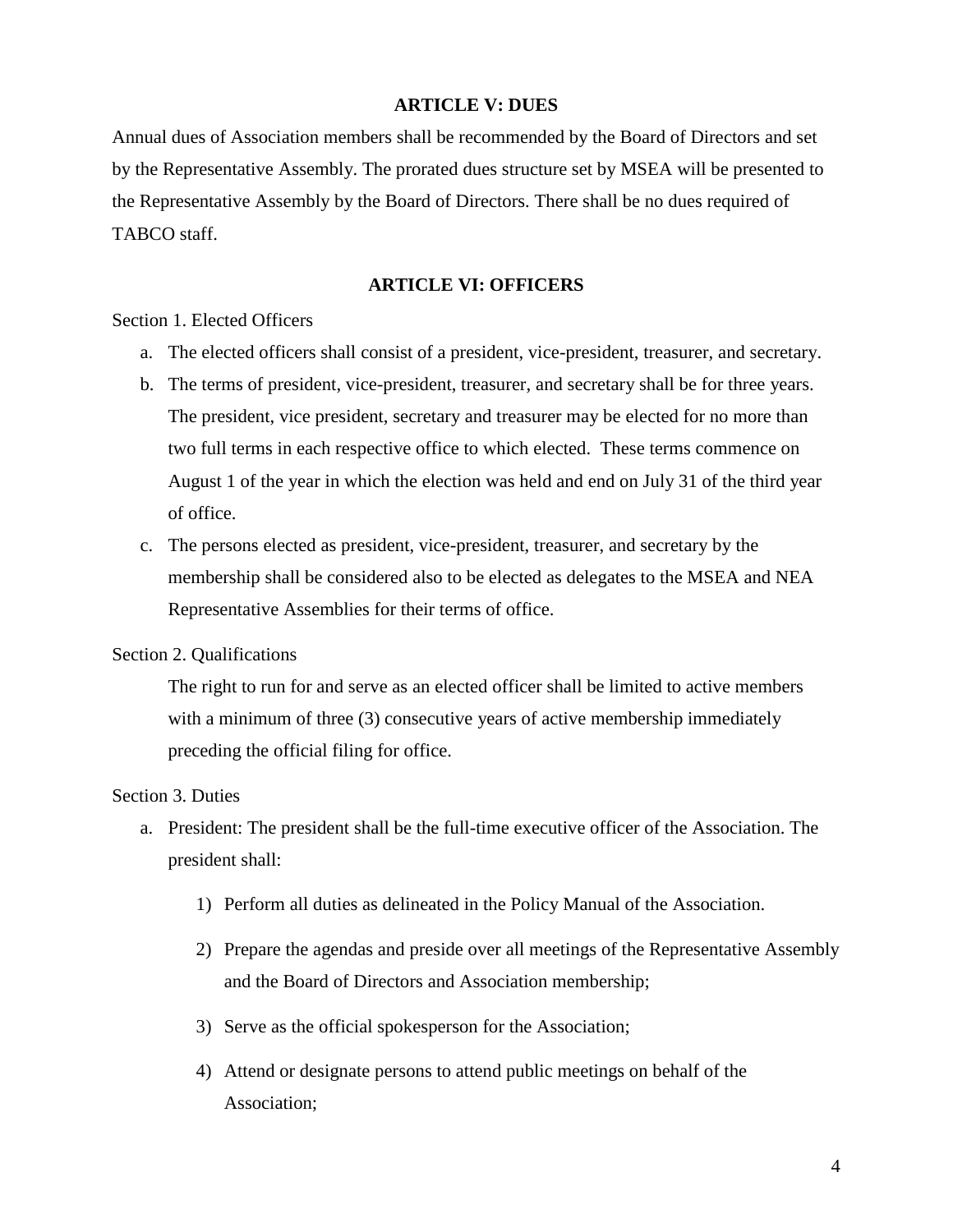- 5) Appoint the chairpersons and members of standing and special committees and the Review Board, subject to Board of Directors' approval;
- 6) Serve as a member ex-officio of all standing and special committees, except the Nominations, Elections and Credentials Committee;
- 7) Make a report at each regular meeting of the Representative Assembly and Board of Directors;
- 8) Approve all Association expenditures, subject to Section VII, 2.E.
- 9) Be responsible for calling special meetings of the Representative Assembly or Board of Directors;
- 10) Serve as chairperson for the local delegations to the MSEA and NEA conventions;
- 11) Make necessary school visitations to respond to concerns of the members;
- 12) Perform or delegate the performance of all other functions usually attributed to this office.
- b. Vice President
	- 1) The vice president shall perform all duties delegated by the president as well as those delineated in the Policy Manual of the Association.
	- 2) The vice president shall act for the president when the president is absent.
- c. Treasurer
	- 1) The treasurer shall perform all duties delegated by the president as well as those delineated in the Policy Manual of the Association.
	- 2) The treasurer shall verify the recording of accurate accounts of all funds as designated in intended budgetary categories.
	- 3) The treasurer shall insure the maintenance of accurate financial records, pay all vouchers prepared by the appropriate staff person and approved by the president and executive director, or by the Board of Directors pursuant to Section VII, 2.E,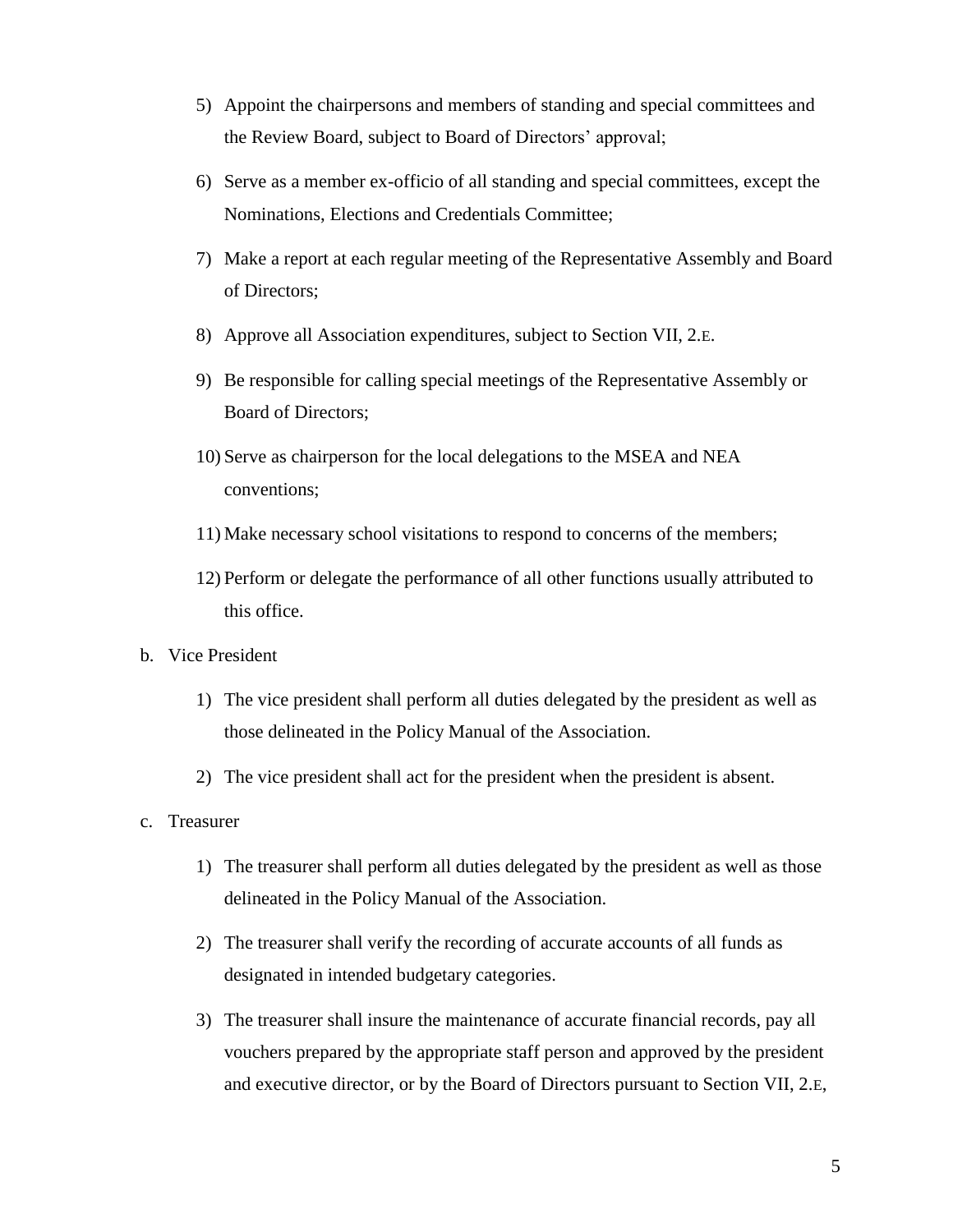review and sign all approved checks drawn on Association accounts, and shall report regularly to the Board of Directors and the Representative Assembly.

- 4) The treasurer shall assist in the preparation of the Association's annual budget.
- 5) The treasurer shall ensure that a review of the Association's financial records is conducted each year and that materials are available for an audit as may be required by the Board of Directors.
- d. Secretary
	- 1) The secretary shall perform all duties delegated by the president as well as those delineated in the Policy Manual of the Association.
	- 2) The secretary shall be responsible for recording the minutes of the following meetings: general membership, the Representative Assembly, the Board of Directors, and any other proceedings of the Association.

Section 4. Vacancies

- a. The vice president shall fill a vacancy in the office of president until the next regularly scheduled election.
- b. Whenever an elected position, except the office of president, becomes vacant prior to the normal expiration of the term of office, the Representative Assembly shall elect a person, subject to the qualifications in Article VI, Section 2, to serve until the membership can elect a replacement at the next general election to fill the unexpired term.
- c. If both the offices of president and vice president become vacant, a special meeting of the Representative Assembly shall be convened, within ten (10) business days of the date that the vacancies occurred. This special session will be chaired by the treasurer. If the office of treasurer is vacant, this special session will be chaired by the secretary, (or, in the event of vacancies of all officers, the senior member of the Board of Directors) who will serve as executive officer until the Representative Assembly shall elect a person to serve in each office, subject to the qualifications in Article VI, Section 2. These officers will serve until the membership can elect replacements at the next general election to fill the unexpired terms.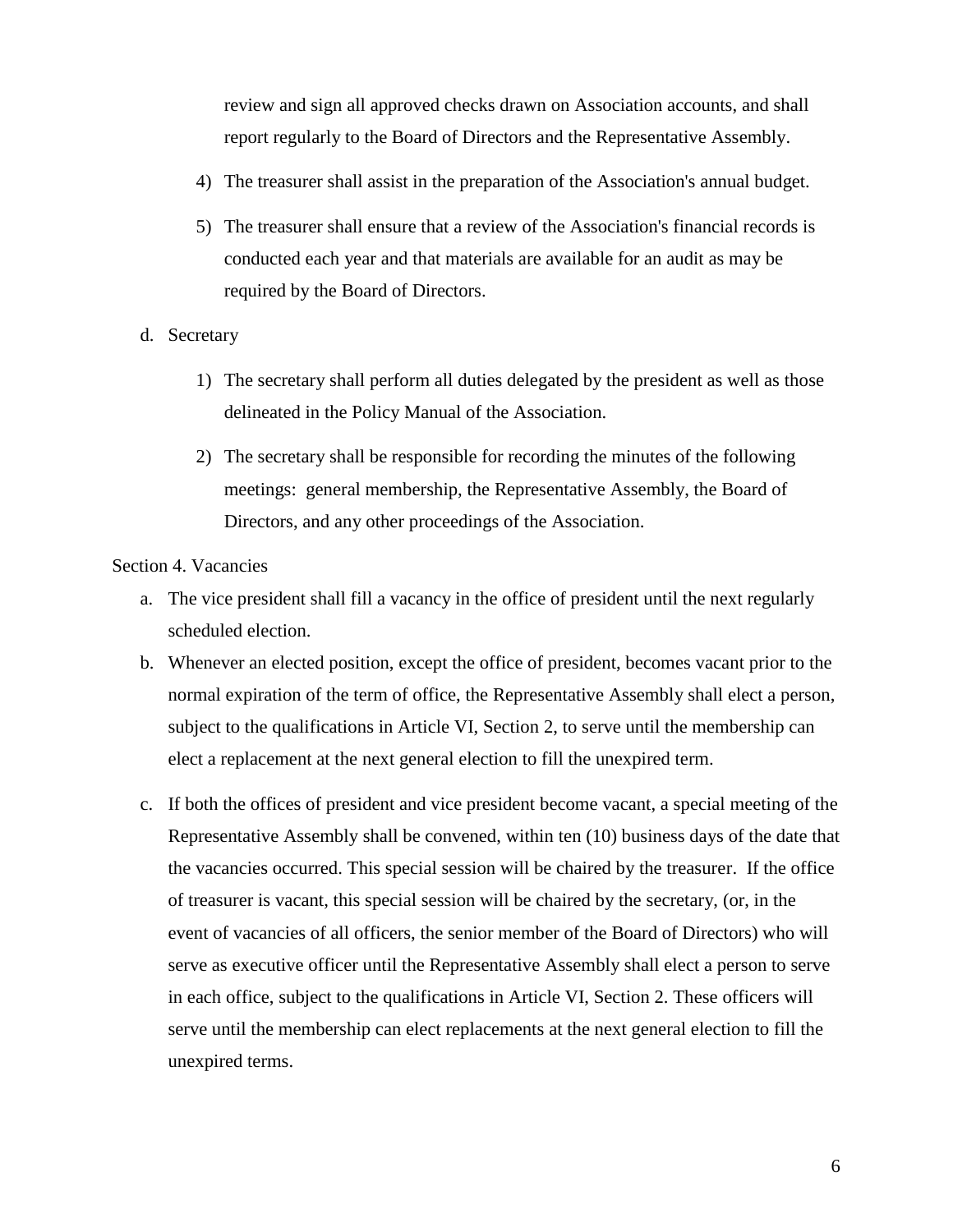d. Nominations of individuals to fill a vacant elected position may come from the Board of Directors and/or from members of the Representative Assembly. To be elected, a person must receive a majority of the votes cast by a quorum of the Representative Assembly.

## **ARTICLE VII: BOARD OF DIRECTORS**

Section 1. Membership and Authority

- a. The Board of Directors shall consist of the elected officers and nine directors elected by districts**.** The Board of Directors shall be the executive authority of the Association.
- b. Each Board of Directors seat, shall be for a three-year term. The term of office commences on August 1 of the year in which the election was held, and ends on July 31 of the third year of office.
- c. Members of the Board of Directors shall have a term limit of two full consecutive terms in the same elected office, and may not run in the General Election for a member position on the Board of Directors without a break in service of one year. This provision shall not apply to members elected in a special election, except in the event that they serve 60% or more of a full term.
- d. Members of the Board of Directors must be assigned continuously to a home site in the district to which they were originally elected. If the Director's home site is no longer in that district due to a voluntary transfer, a vacancy in that position will be declared. If the Director's home site is no longer in that district due to an involuntary transfer, the position will be placed on the ballot for the next regularly scheduled election.
- e. After a general election, if there is not a proportional minority representation on the Board of Directors, based on TABCO active membership, for all minority groups identified by the National Education Association, a special election by the Representative Assembly shall be held to elect additional Board of Directors member(s) for the necessary representation, to serve until July 31 of the current membership year.
- f. Those persons elected to the Board of Directors by district in the general election shall be considered also to be elected as delegates to the MSEA and NEA Representative Assemblies for their terms of office.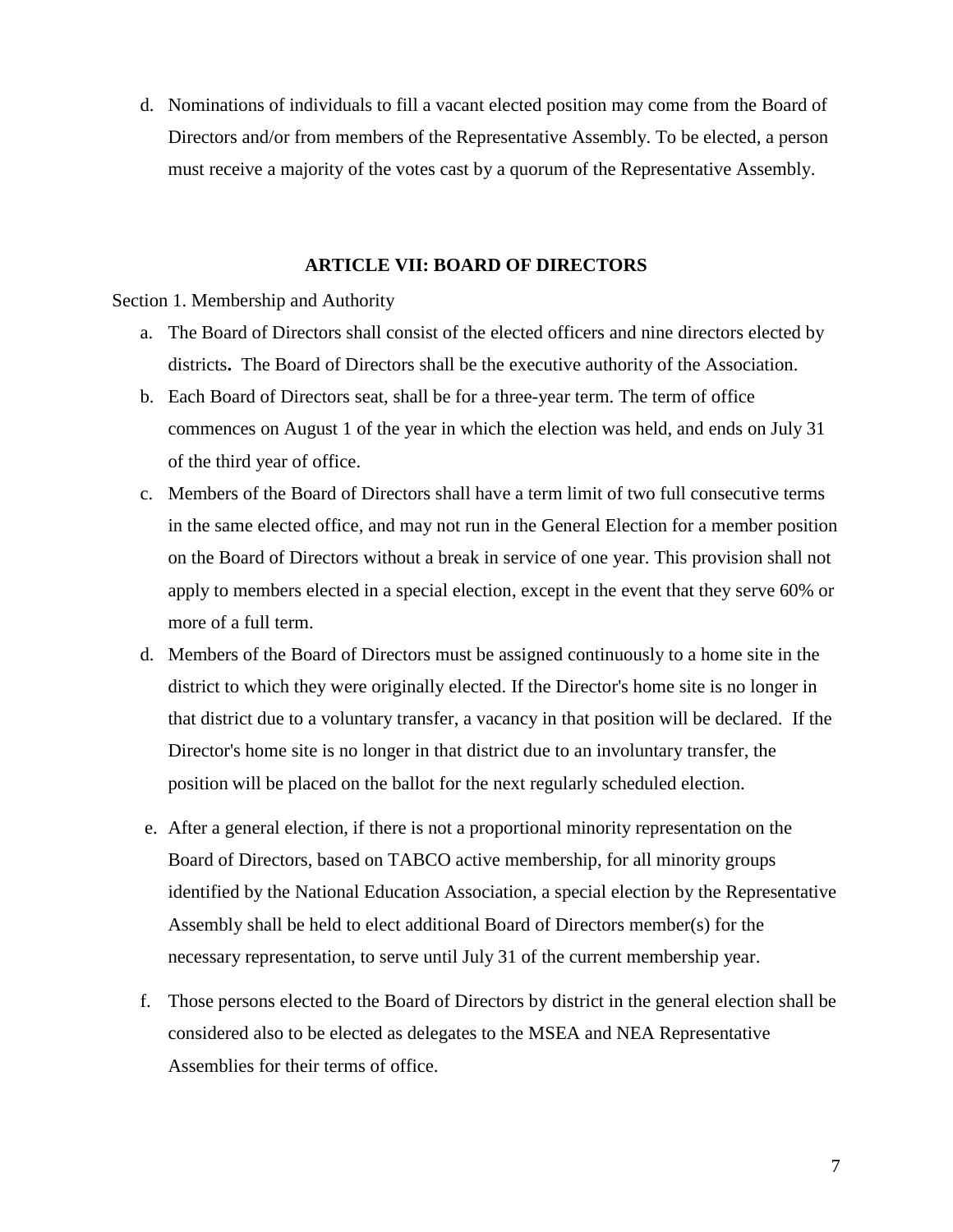# Section 2. Duties

The Board of Directors shall be responsible for the management of the Association, shall review Association expenditures, and shall implement goals, programs, and objectives established by the Representative Assembly. It shall report its transactions to the Representative Assembly and suggest policies for consideration of legislation.

The Board of Directors also has the following powers and duties:

- a. The Board of Directors shall develop workshops and training conferences for all Association Representatives.
- b. The Board of Directors shall establish executive committees, either standing, special, or ad hoc, to assist it in implementing the policies set forth by these bylaws and the Representative Assembly.
- c. The Board of Directors shall carry out the administrative affairs and management of the Association, including the establishment of interim policy when necessary to implement the goals of the Association as long as they are consistent with these bylaws and existing policies of the Representative Assembly.
- d. The Board of Directors shall represent the Association in negotiations with the superintendent of schools, the Board of Education, and officials or bodies of the county government. Within policies established by the Representative Assembly, it may make decisions binding the Association in these matters. The Board may delegate its authority to negotiate to another committee or representative. The Board will be responsible for approval of the negotiated contract prior to recommendation to the Representative Assembly.
- e. All contracts and agreements in the name of the Association in excess of \$2500 must be ratified by the Board of Directors.
- f. The Board of Directors may establish operating procedures, rules, and regulations to facilitate its functions consistent with these bylaws
- g. The Board of Directors may employ an Executive Director whose duties, responsibilities, considerations, and contractual obligations shall be determined by the Board of Directors.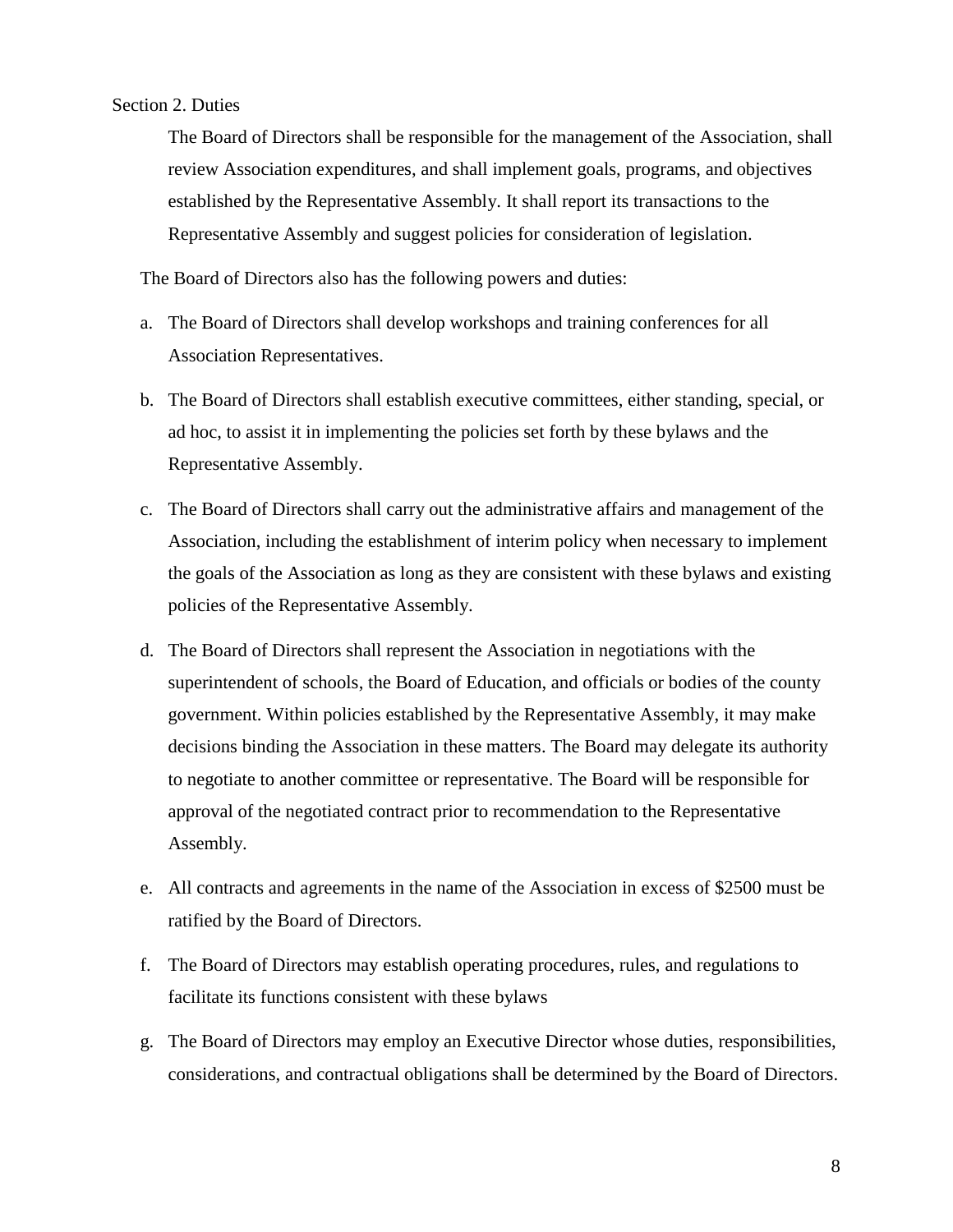h. The Board of Directors shall have the power to employ a staff for the efficient management of the Association. When a vacancy occurs in any local professional staff position, if the Board of Directors decides to fill the vacancy, they shall select a replacement from a slate of at least two nominees prepared by a committee of members of the Association who will be appointed by the president and approved by the Board of Directors. Until arrangements are completed to fill any professional staff position, the Board of Directors may designate a person to fill the position on an acting basis. The Board of Directors or its designees shall represent the Association in negotiations with the staff and their organizations.

## Section 3. Meetings

- a. The Board of Directors shall convene in regular meetings at least once each month of the school year. Special meetings shall be called by the president or at the request of three members of the Board. All meetings of the Board of Directors shall be open to all members of the Association unless an executive session is needed. No final action may be taken by the Board except in open session.
- b. Two-thirds of the voting members of the Board of Directors shall be a quorum. No final action shall be taken unless a quorum is present.

#### Section 4. Vacancies

Any vacancy on the Board of Directors shall be filled by appointment by the representative Assembly until the next regularly scheduled election.

## **ARTICLE VIII: RECALL**

- a. An officer or director may be recalled for an unlawful act or for misconduct or gross negligence in office.
- b. Recall proceedings against an officer or director may be initiated by written petition submitted to the Board of Directors from at least fifteen (15) percent of elected members of the Representative Assembly, by 25% of the active membership, or by majority vote of the Board of Directors.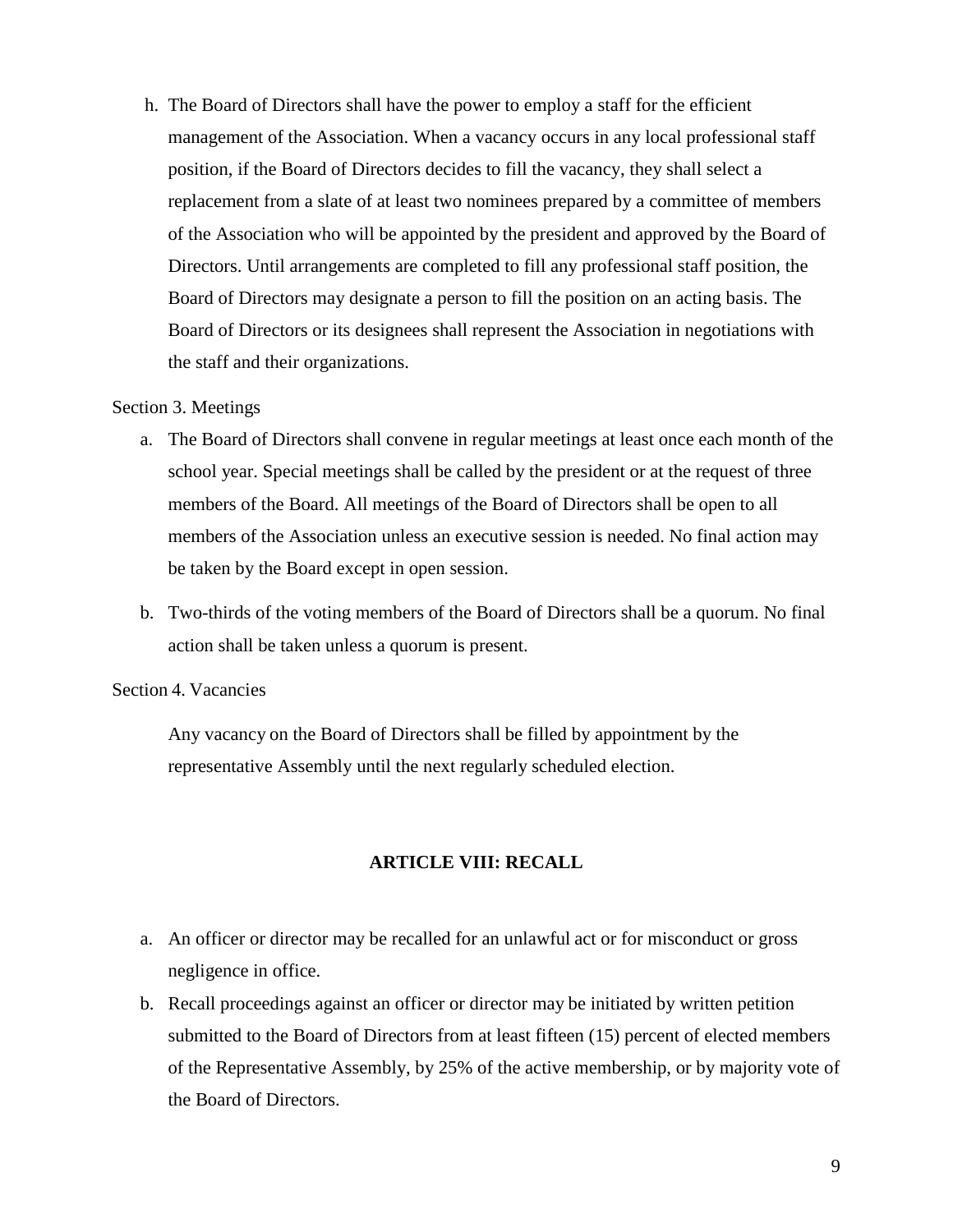- c. Upon receipt of such petition or upon such action by the Board of Directors, the officer or director named shall be suspended from duty pending the outcome of the recall process.
- d. Having been appointed according to Article X, the Review Board shall hold a due process hearing. If a two-thirds (2/3) majority of the Review Board sustains the charge **AGAINST**  the officer or director, ballots shall be prepared for the Representative Assembly to vote on the recall.
- e. A 2/3 majority of the members voting shall be required to recall an officer or director. Upon recall, the office shall be declared vacant**.**

# **ARTICLE IX: REPRESENTATIVE ASSEMBLY**

#### Section 1. Powers

The legislative and policy-making body of the Association shall be the Representative Assembly. The Representative Assembly shall:

- a. Approve the budget and set the dues for the Association;
- b. Establish and adopt Association policies and objectives;
- c. Enact such measures as may be necessary to achieve the objectives of the Association;
- d. Act on recommendations of the Board of Directors;
- e. Adopt such rules governing the conduct of the Association and the conduct of Assembly meetings as are consistent with these bylaws;
- f. Approve a Nominations, Elections, and Credentials Committee to oversee all elections;
- g. Fill vacancies among officers, and on the Board of Directors as specified in Article VI and VII of these bylaws.

Powers not delegated to the Board of Directors, the officers, or other groups in the Association shall be vested in the Representative Assembly. Nothing in these bylaws shall be construed as to preclude the Assembly from organizing itself to facilitate its deliberations.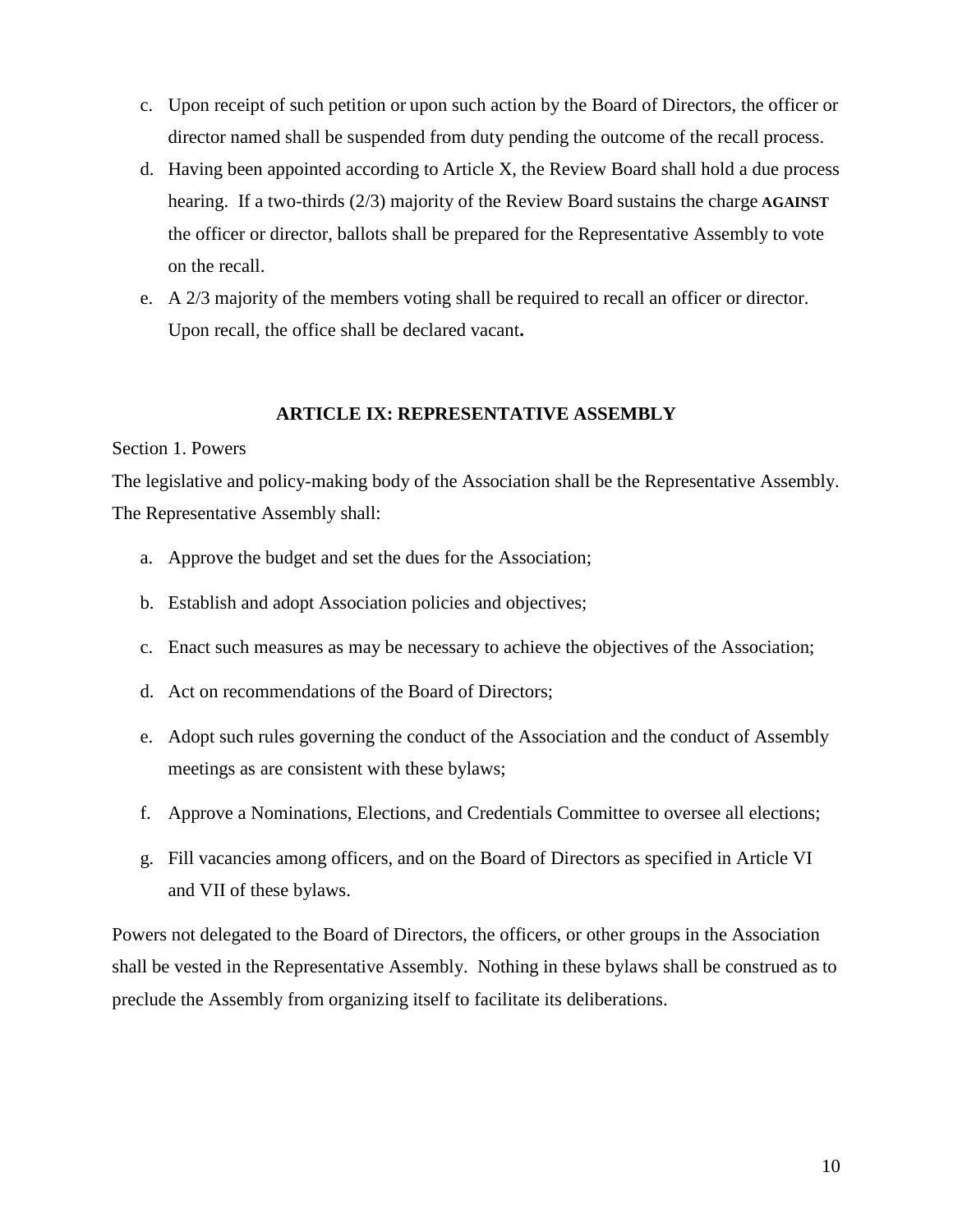# Section 2. Composition

The Representative Assembly shall consist of:

- a. Representatives annually elected by TABCO members at each work site as determined in these bylaws;
- b. Alternate representatives annually elected by TABCO members at each work site as determined in these bylaws, and attending in place of representatives from their work site; and
- C. The elected officers and directors of the Association;

An officer or director may not serve as an Association Representative while serving on the Board of Directors.

Section 3. Duties of Association Representatives

- a. Association Representatives shall be responsible for attending all regular and special meetings of the Representative Assembly
- b. Association Representatives shall be responsible for conducting elections for Faculty Council members and Association representatives at their work sites, as well as conducting all other United Education Profession elections and returning all necessary materials promptly.
- c. The chairperson of the Association Representatives, or the chairperson's designee, shall serve as a member of the Faculty Council.
- d. The Association Representatives, with the chairperson of the Association Representatives presiding, shall call work site meetings of Association members to discuss Association business.
- e. Association Representatives shall promote the enrollment of members into the Association at their respective work sites.
- f. Association Representatives shall facilitate the distribution of Association communications, print publications, electronic notices, etc.

# Section 4. Representation and Election

Active members of this Association shall elect Association Representatives and alternates to the Representative Assembly from their Baltimore County Public Schools' work sites.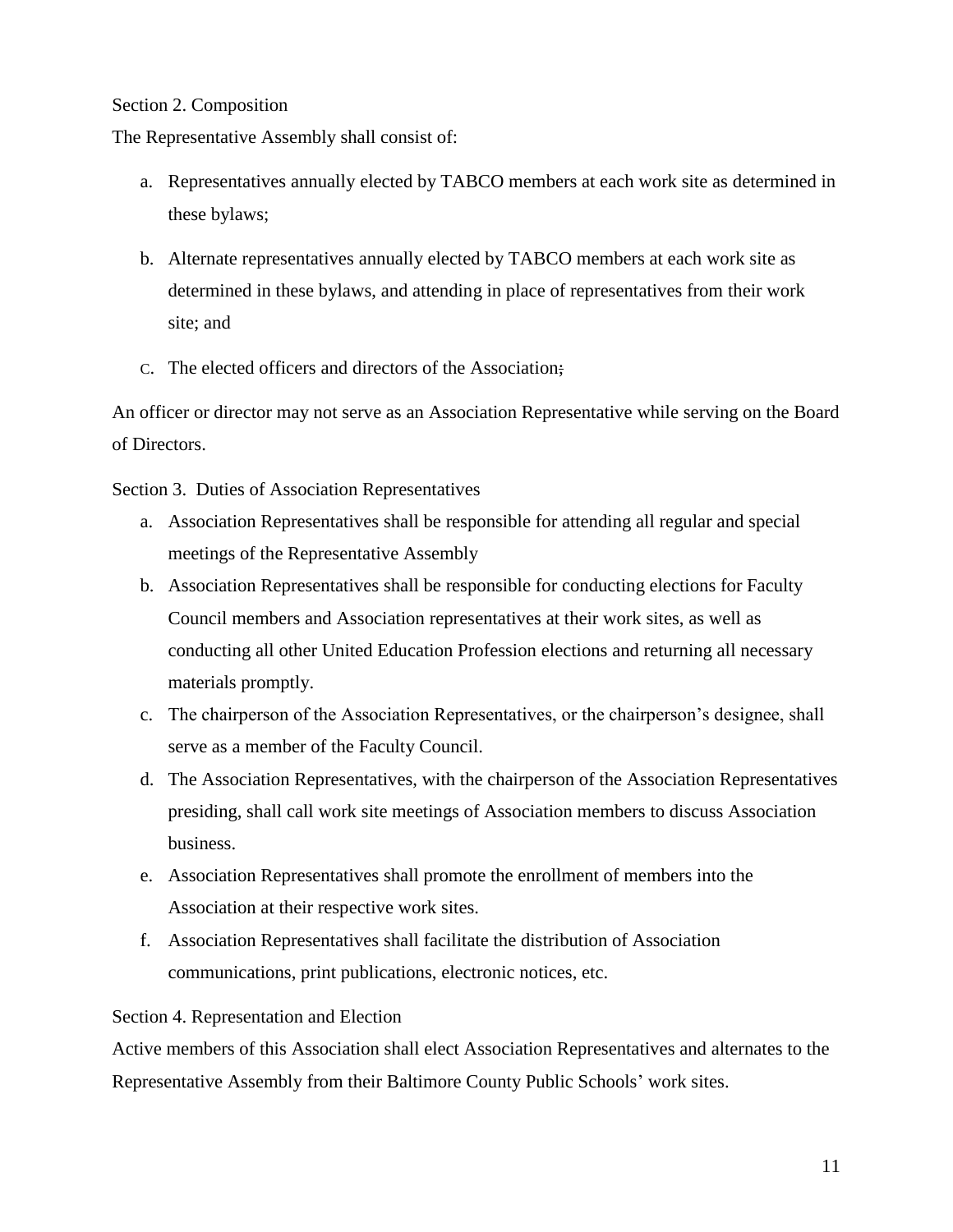Representatives shall be elected for a term of one year. The number of representatives shall be determined according to the following scale:

|            | NUMBER OF MEMBERS NUMBER OF ASSOCIATION REPRESENTATIVES |
|------------|---------------------------------------------------------|
| $1 - 20$   |                                                         |
| 21-40      |                                                         |
| $41 - 60$  |                                                         |
| 61-80      |                                                         |
| $81 - 100$ |                                                         |
| 101-120    |                                                         |
| 121-140    |                                                         |

Members at a work site may elect alternate representatives, not to exceed the number of eligible Association Representatives. There shall be at least one representative from each work site. Each work site shall designate an Association Chairperson. Elections shall be held during the first two weeks of May, and the representatives shall take office at the first Representative Assembly of the school year. If a position becomes vacant, or if additional representatives are required, members at the work site shall hold an election to fill the vacancy or requirement until the next general work site election. Adjustments in the number of representatives allotted to each work site shall be determined during November of each year.

Association representatives shall be elected in his/her building/worksite through open nominations and by secret ballot or acclamation when only one candidate is nominated for a position.

## Section 5. Meetings

a. Meetings of the Representative Assembly

1). The Representative Assembly shall hold at least five regular meetings during a school year. Special meetings shall be called by the president or upon petition of 25 percent (25%) of the members of the Assembly.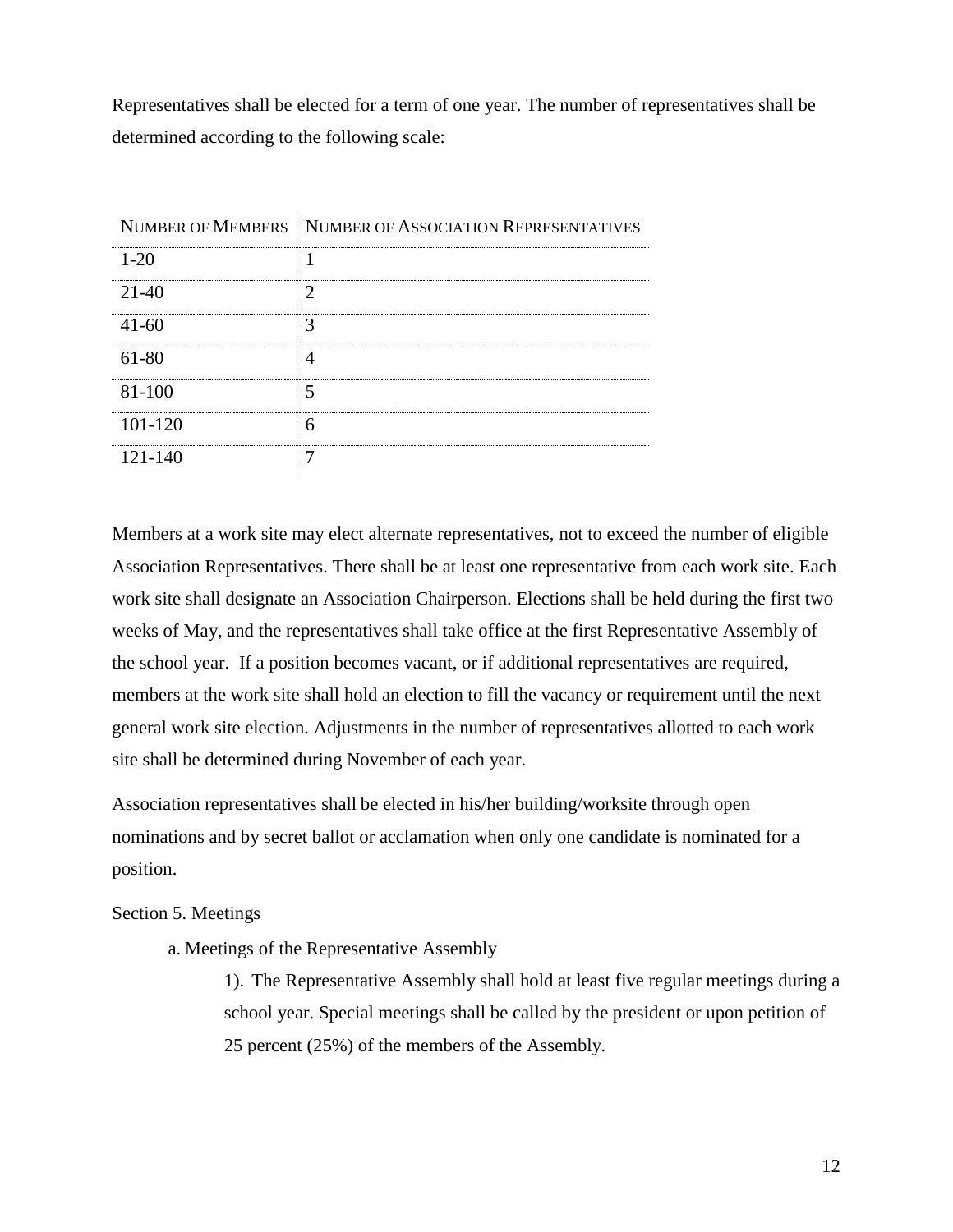2). Only elected members of the Representative Assembly or their alternates are entitled to speak on Association business and vote on motions. Any member of the Association who is not a member of the Representative Assembly may attend its meetings, but must receive permission to speak ON ASSOCIATION BUSINESS. The Representative Assembly may grant permission to address the Assembly to visitors as deemed appropriate. All meetings are open unless an executive session is called; all non-members of the Representative Assembly are then excluded from the meeting, unless permission is granted by the chair.

3). Thirty-five percent (35%) of the members of the Representative Assembly or alternates, or Association Representatives or Alternates (excluding officers and directors) from thirty-five percent (35%) of the work sites, shall constitute a quorum for a meeting of the Representative Assembly. No final action may be taken unless a quorum is present.

b. Meetings of the General Membership

1). A meeting of the general membership shall be held each spring of the year before the closing of school. For business to be transacted at the annual membership meeting, one percent of the membership must be present or members from thirty-five percent (35%) of the work sites must be present to constitute a quorum.

# **ARTICLE X: REVIEW BOARD**

Section 1. Composition

The Review Board shall be composed of five (5) members and should reflect the ethnic minority composition of the membership, appointed by the President with the advice and approval of the Representative Assembly for a three (3) year term beginning August 1. In the event of a vacancy on the Review Board, the President shall have the ability to appoint, subject to Board approval, until confirmation at the next regularly scheduled Representative Assembly.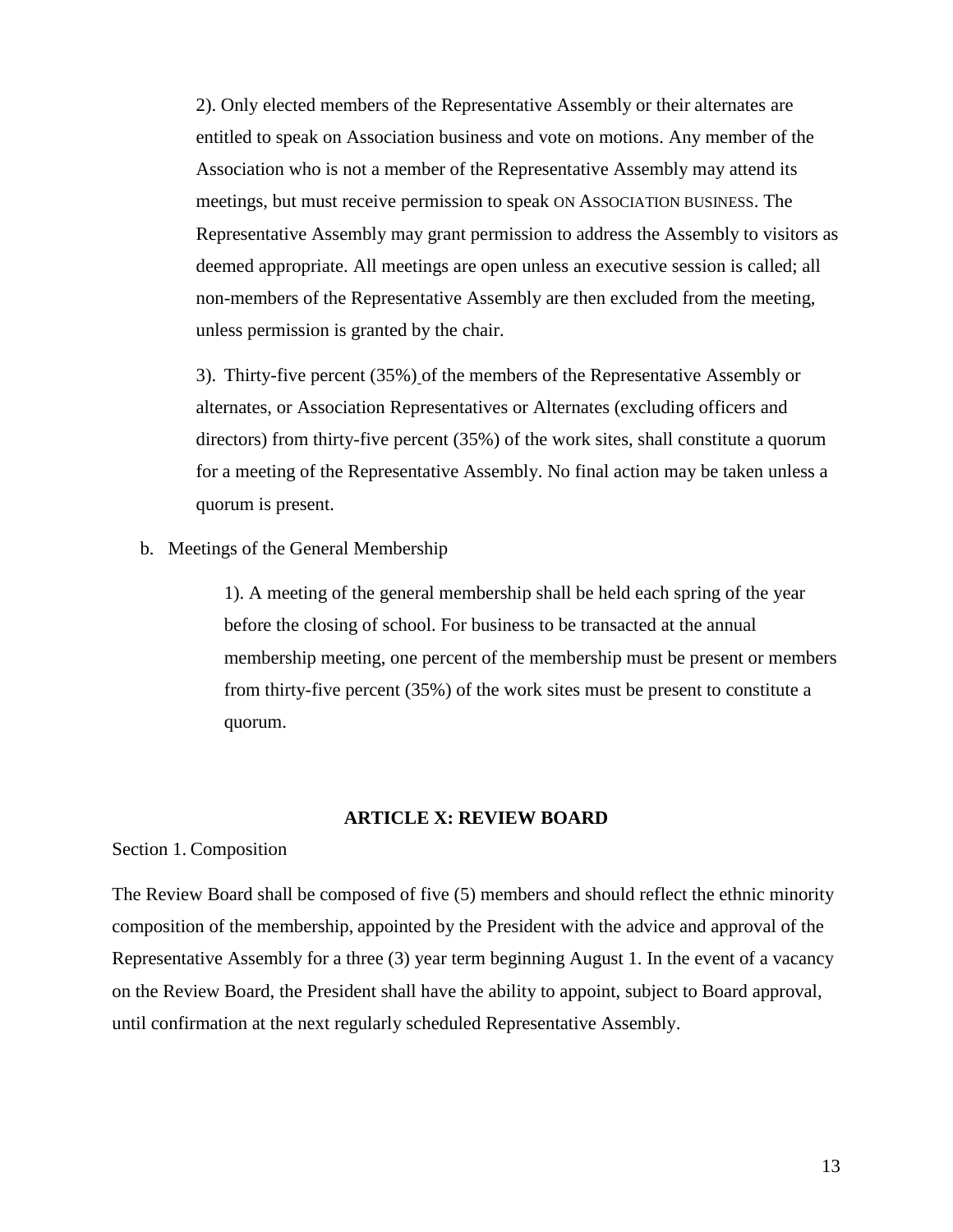# Section 2. Qualifications

- a. Members of the Review Board shall have been members of the Association for at least three (3) consecutive years immediately prior to appointment and shall maintain membership in the Association during their terms.
- b. A member of the Review Board shall hold no elected office other than TABCO Association Representative, Delegate to the Maryland State Education Association Representative Assembly, and Delegate to the National Education Association Representative Assembly.
- c. No member of the Nominations, Elections, and Credentials Committee is eligible for appointment to the Review Board.
- d. Officers or other members of the Board of Directors are eligible for appointment to the Review Board one (1) or more years following separation from such office.

# Section 3. Jurisdiction

The Review Board shall review, rule on, and/or propose remedial action on:

- a. Recall petitions;
- b. Matters of bylaw interpretation referred to it by the Board of Directors or Representative Assembly,
- c. Alleged ethical violations by any member serving in an elected or appointed capacity,
- d. The censure, suspension or expulsion of a member,
- e. All election disputes referred to it by any candidate,

Section 4. Rules of Procedure

- a. The members of the Review Board shall select the chairperson from its members.
- b. The Review Board shall develop its own rules of procedure consistent with due process. A quorum will consist of 3 members; no decision shall be made in the absence of a quorum.

# **ARTICLE XI: INITIATIVE AND REFERENDUM**

The powers of initiative and referendum shall be inherent in the general membership of the Association according to the following stipulations: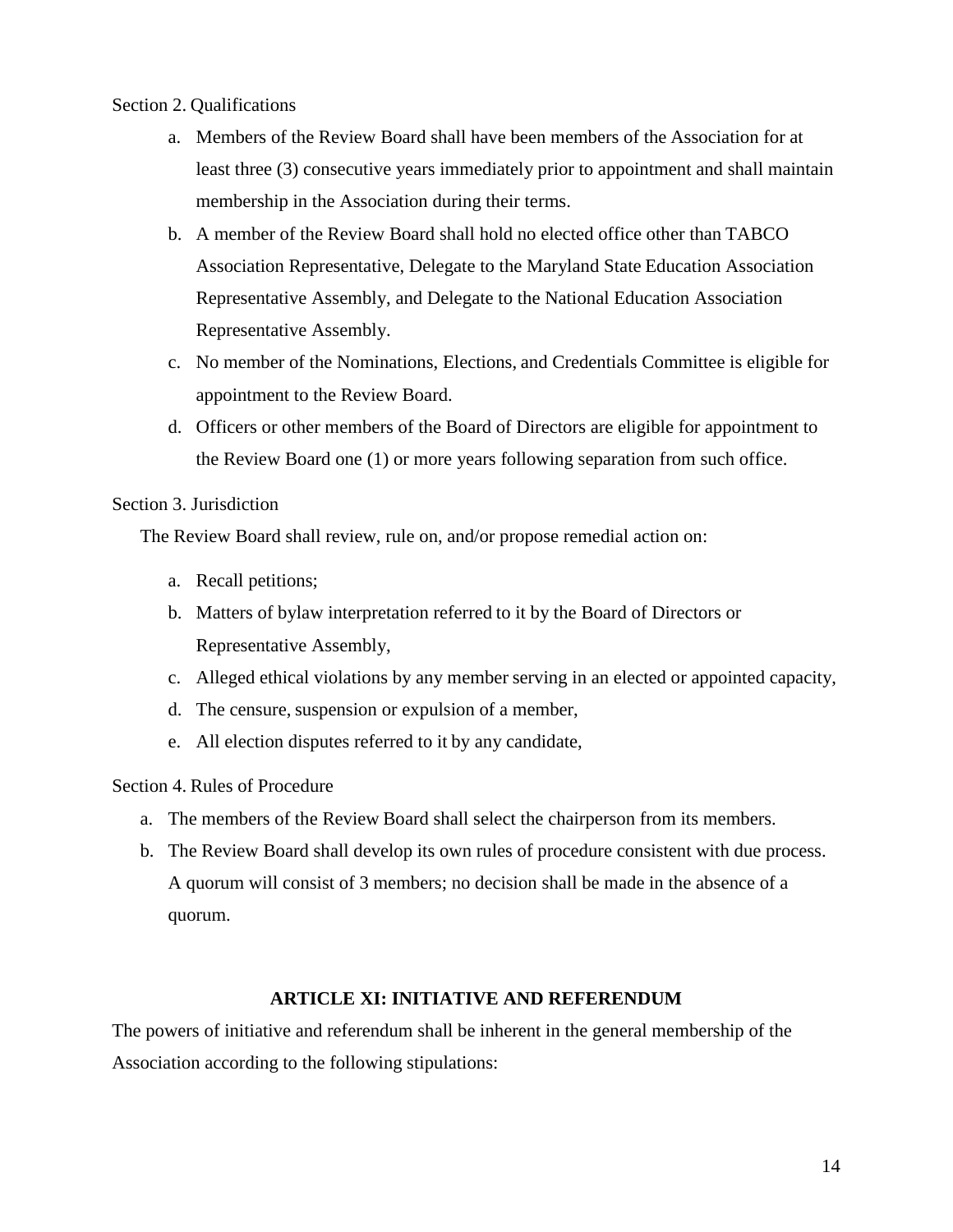- a. Petitions containing signatures of ten percent (10%) of the membership of the Association are sufficient to place on a ballot any proposal to create legislation as official action of the Association. Such petitions shall be presented to the president of the Association and the validity of the petitions shall be certified by the Nominations, Elections, and Credentials Committee. Petitions must contain a clear statement of the legislation proposed and the name, home address and school assignment of all members signing. A vote of the general membership must be held within sixty (60) school days after the receipt of sufficient valid petitions. The results of a referendum vote shall be published and distributed to all members within fifteen days following their certification. A two-thirds (2/3) majority of those voting shall be required for passage of such legislation.
- b. Petitions containing signatures of twenty-five percent (25%) of the membership of the Association are sufficient to place on a ballot a proposal to recall legislation of policies established by an official body of the Association. Such petitions shall be presented to the president of the Association and the validity of the petitions shall be certified by the Elections Board. Petitions must contain a clear statement of the legislation to be recalled and the name, home address and school assignment of all members signing. A vote of the general membership must be held within sixty (60) school days after the receipt of sufficient valid petitions. The results of a referendum vote shall be published and distributed to all members within fifteen days following their certification. A two-thirds (2/3) majority of those voting shall be required for recall of the legislation.

# **ARTICLE XII: COMMITTEES**

The TABCO Board of Directors may create standing and ad-hoc committees to further the goals of the Association. Creation and management of committees will be governed by the Policy Manual of the Association.

## **ARTICLE XIII: ELECTIONS**

Section 1. Procedures and Policies

The following procedures and policies shall be followed in TABCO elections: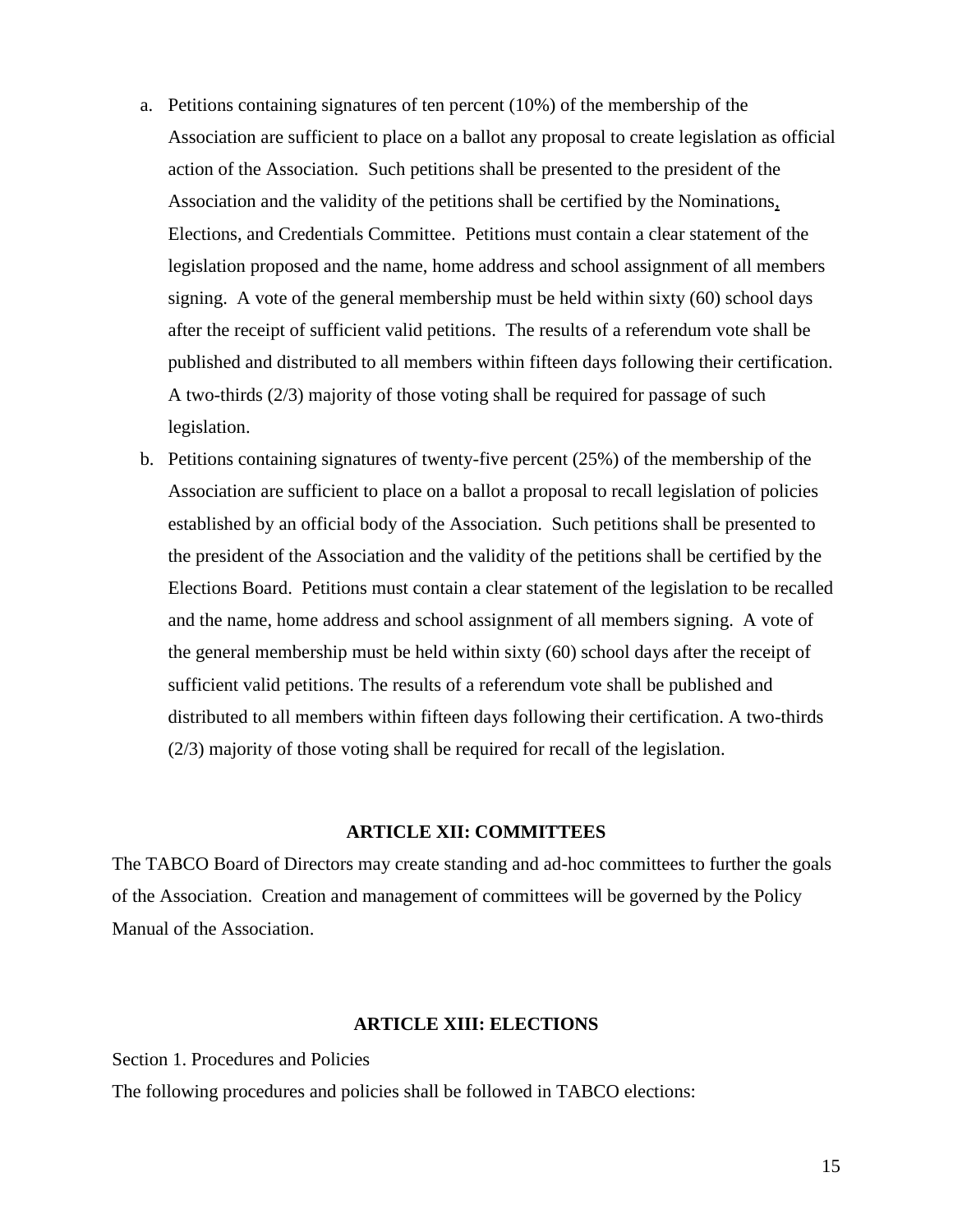- a. The right to run for and serve as an elected officer shall be limited to active members with a minimum of three (3) consecutive years of active membership immediately preceding the official filing for office.
- b. To be eligible to be a member of the Board of Directors, delegate to the TABCO Representative Assembly, or alternate, a person must have and maintain active membership in the Association and its affiliates.
- c. The Nominations, Elections, and Credentials Committee shall prepare guidelines for the nomination, accreditation and election of officers, directors, and local delegates to MSEA and NEA Representative Assemblies. Election guidelines for local delegates to MSEA and NEA Representative Assemblies shall be consistent with the MSEA and NEA requirements.
- d. The Committee shall present the proposed guidelines and an election calendar annually to the Representative Assembly for review and adoption by December 31. Elections shall be held in accordance with the guidelines adopted by the Representative Assembly.
- e. These election guidelines shall include provision for the following:
	- 1)Open nominations;
	- 2) The distribution and collection of nominating forms and preparation of the candidate slate;
	- 3) The publication of the list of nominations prior to and during the election;
	- 4) Secret ballot election by active members only;
	- 5) Conformity with the on-person one-vote rule;
	- 6) The tally of the ballots or validation of the results from an on-line election;
	- 7) The election of officers and directors by a majority of the valid ballots cast or by acclamation where only one candidate is nominated; and
	- 8) Announcement of election results to the membership within one week of the close of the election.
- f. The Nominations, Elections, and Credentials Committee shall rule initially on any election dispute; such decision may be appealed to the Review Board. Any election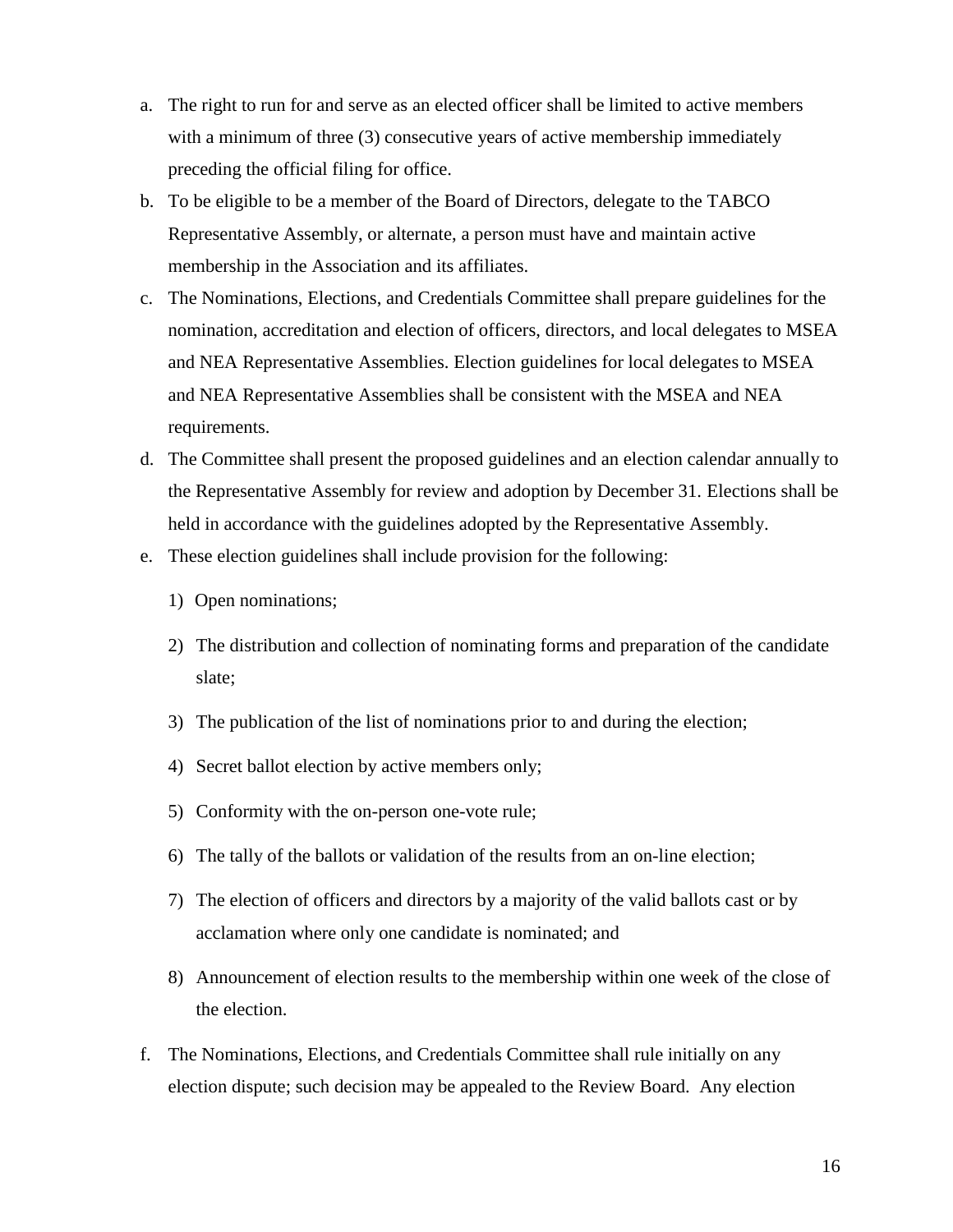challenge must be presented to the Committee within five (5) work days of the announcement of the results.

- g. For purposes of elections, the three (3) election districts shall be:
	- 1) District I All schools and offices located south and west of a line formed by Park Heights Avenue and its imaginary extension to the Carroll County line.
	- 2) District II All schools and offices between lines created by Park Heights Avenue extended and the District III line.
	- 3) District III All schools and offices south of a line created by Belair Road from the city line to the Beltway (695), the Beltway (695) from Belair Road to Interstate 95, and from the Beltway (695) to the Harford County line.
- h. The Nominations, Elections, and Credentials Committee shall ensure that guideline provisions in section  $e(4)$ , (5), (6) and (8) are implemented in votes taken on bylaw amendments, recall of an officer or director and contract ratification.

## Section 2. General Elections

If a candidate for an officer or director position receives a majority of the votes cast for that position, that candidate shall be declared elected.

## Section 3. Run Off Elections

In the event of a tie vote in any General Election, or in the event that no candidate for an officer or director position receives a majority of votes cast, a run off election shall be held at a date to be determined by the Nominations, Elections, and Credentials Committee. It shall include the two candidates receiving the greatest plurality of votes in the General Election.

## **ARTICLE XIV: MSEA AND NEA DELEGATES**

The delegates to the MSEA Convention and the NEA Representative Assembly shall consist of those officers and directors elected in a General Election as delegates, and additional delegates elected at large.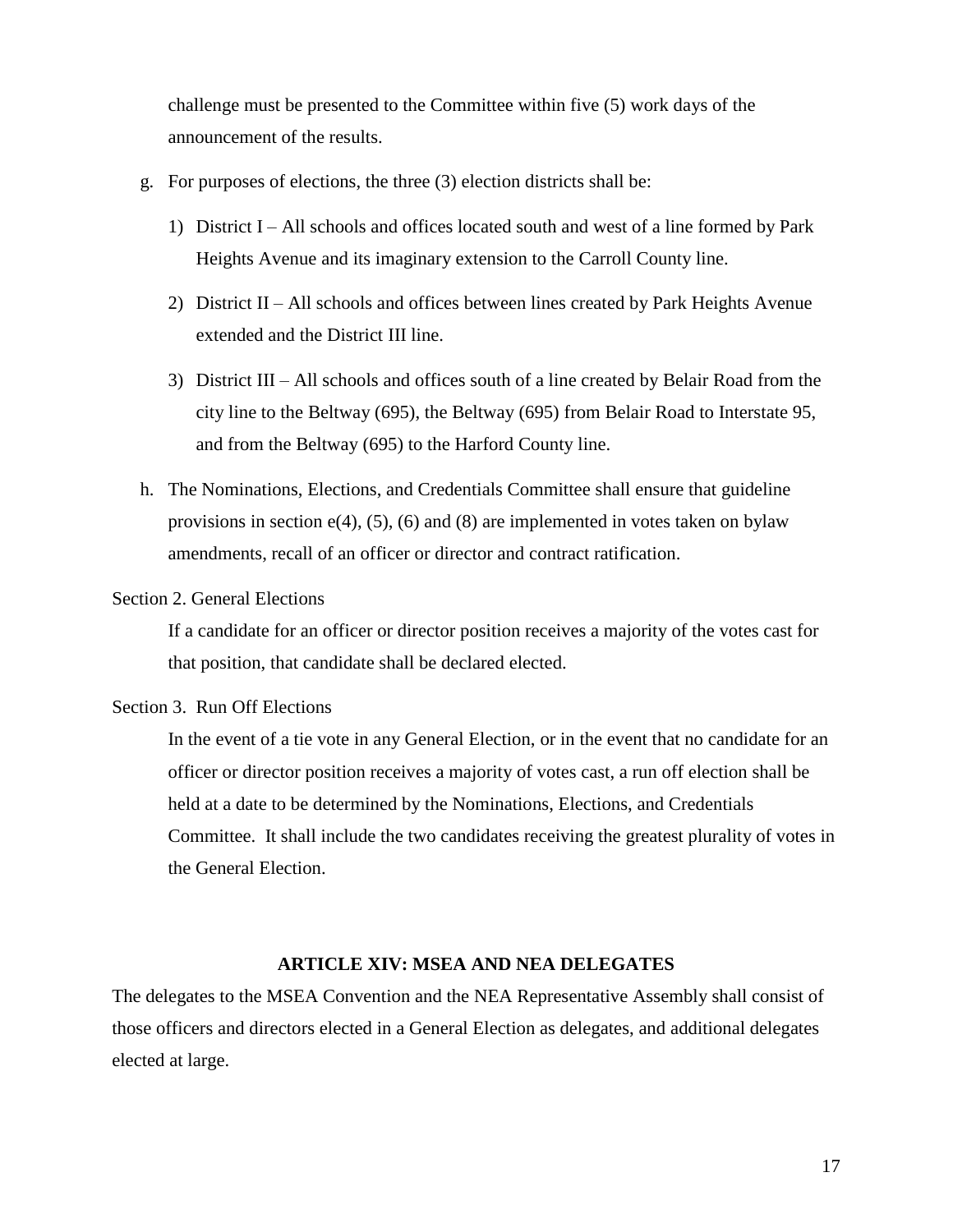# **ARTICLE XV: CONTRACT RATIFICATION**

- a. Active members of the Association who are also members of the bargaining unit governed by the proposed contract are eligible to vote on the ratification of any proposed contract or negotiated agreement.A majority of those voting, with at least one percent (1%) of membership participating, is necessary to ratify the proposed contract.
- b. At least one informational meeting for those eligible to vote on the contract shall be held prior to the ratification vote.
- c. The complete and final language and monetary details of proposed contract changes must be posted physically or electronically, or otherwise distributed to those eligible to vote on its ratification. This posting is especially significant if no meeting can be scheduled between the final informational meeting and determination of the final proposal.
- d. The Nominations, Elections & Credentials committee shall be responsible for coordinating the ratification vote, verifying the eligibility of voters, tallying, verifying and announcing the outcome.

## **ARTICLE XVI: RULES OF ORDER**

Robert's Rules of Order shall be the parliamentary authority for the Association on all questions not covered by these bylaws or such procedural policies as the Representative Assembly or the Board of Directors may adopt.

## **ARTICLE XVII: AMENDMENTS**

Amendments to these bylaws may be presented either by the Board of Directors, or by petition containing signatures of a minimum of (30) Association Representatives, to the Representative Assembly at any regular session. Said amendments shall have been previously presented to the Bylaws Committee for review and editing.

These amendments will be acted upon by the Representative Assembly at a subsequent meeting and when adopted in final form, shall be presented to the general membership for final ratification, either by ballot or by a special general membership meeting.